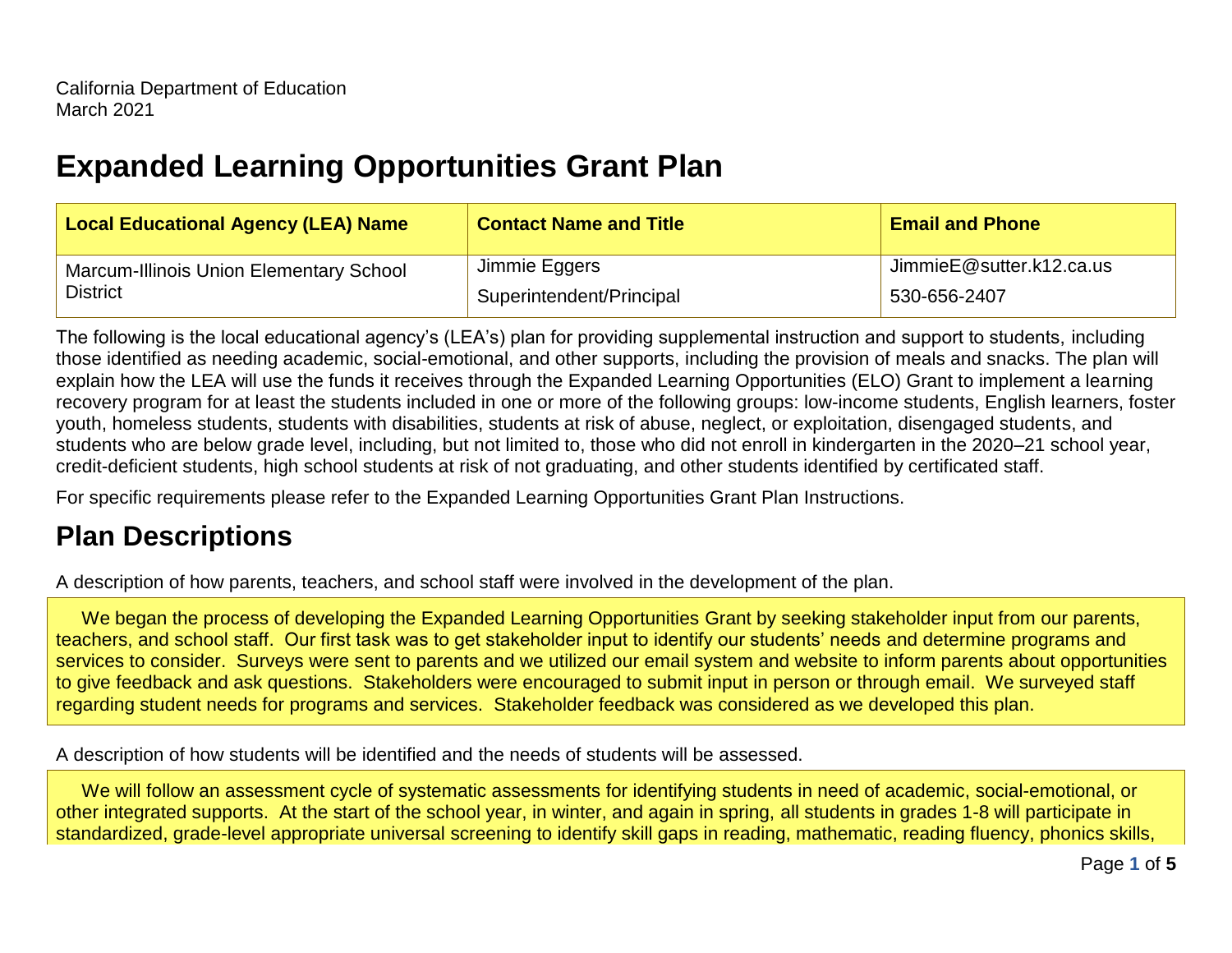and social-emotional learning. Curriculum-based, formative assessments, end of unit summative assessments, and comprehensive assessments conducted by teachers will regularly monitor progress on grade level standards and academic needs of students. Deficiencies across the entire class can be taught during whole class instruction. Teachers will monitor mastery of standards and reassess students on an on-going basis. Students in need of additional support will take diagnostic tests to determine specific skill areas in need of targeted intervention. The frequency of progress monitoring for students receiving services will vary and adjustments to intervention will be made if intervention is not effective.

 In addition to academic monitoring, the social-emotional health aspect of learning loss will be measured and monitored. Three times per year (fall, winter, spring) teachers will fill out the Social, Academic, and Emotional Behavior Risk Screener (SAEBRS) for each student in their class. This tool screens student risk for social-emotional and behavior problems. During these same time periods, students in grades 2-8 will take the mySAEBRS, a 20 item screener of the same three subsections. Based on these results tiered support will be given.

A description of how parents and guardians of students will be informed of the opportunities for supplemental instruction and support.

Parents and guardians of students identified as needing supplemental instruction and support will be notified of the availability of services and programs in writing and in the primary language as applicable. Notices will be sent home with the student and we will contact the parents if we do not get a response.

A description of the LEA's plan to provide supplemental instruction and support.

 At Marcum-Illinois the plan to provide supplemental instruction and support to identified students is in addition to the instruction provided in the classroom and assists students in meeting state standards and grade level skills. When students learn in a positive school climate they are more likely to engage in the curriculum, achieve academically, and develop positive relationships. To support this, we have developed LCAP Goal 2, "*Ensure the school is a safe, engaging, and inclusive environment for students and their families so that all students achieve academic excellence, and families will be actively involved in the educational process*"*,* and associated actions to support this goal.

 Supplemental instruction and support will be provided in a tiered framework. Results from universal tests will be analyzed and students identified for service. All students will fully participate in the core curriculum with specific short-term re-teaching as needed. Students in need of support will take additional diagnostic tests to determine specific skill areas in need of targeted individual or small group intervention. Their progress will be monitored and intervention adjusted as needed.

 To support social-emotional health the district will invest in Kelvin, an online tool for quickly monitoring dimensions of school climate and social emotional learning for students, staff, and parents. Students, parents, and staff answer weekly "Pulses" (short, quick to answer questions). Based on their answers, the system may prompt students to reach out to an adult on campus which can be done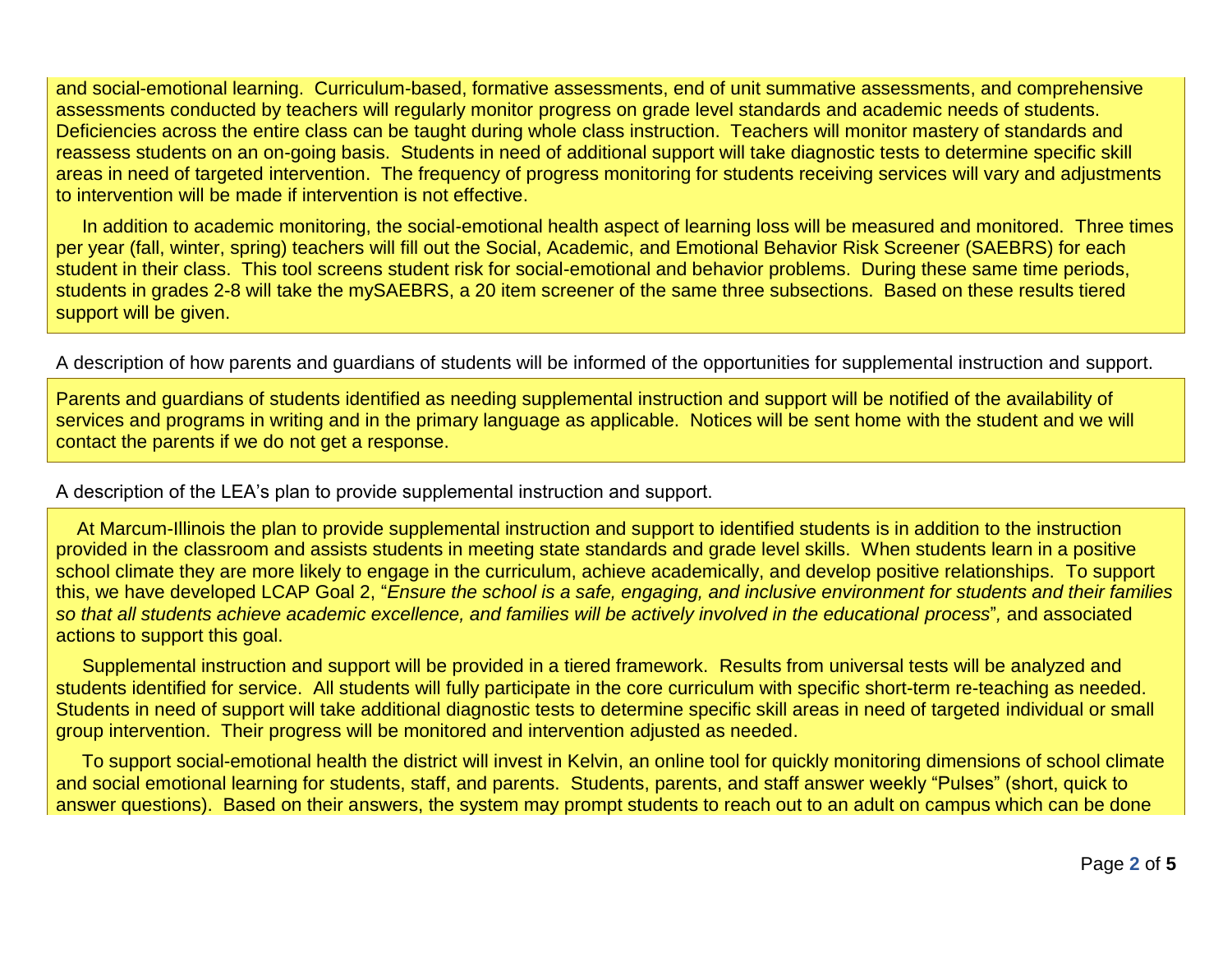right from Kelvin. Tiered supports might include individual or small group work with the school counselor, the school psychologist, and/or referrals to outside agencies.

 The following supplemental instruction and support strategies have been identified as having the greatest impact on student learning and accelerating progress.

*Extending Instructional Learning Time*: Learning time will be extended through after-school tutoring delivered by classroom teachers and/or instructional aides.

*Accelerating Progress to Close Learning Gaps*: Instructional aides will support classroom teachers as they deliver intervention to students. Aides will also deliver targeted intervention to students in small groups or one-on-one.

*Integrated Student Supports to Address Other Barriers to Learning:* We will contribute to the school nutrition program*,* provide Kajeet hotspots to students with no other internet access, fund a high speed internet project, and purchase a program for social-emotional screening.

*Additional Academic Services for Students*: We will purchase diagnostic, progress monitoring, and benchmark assessments of student learning so we have the data needed to provide targeted intervention and support for social-emotional learning.

## **Expenditure Plan**

The following table provides the LEA's expenditure plan for how it will use ELO Grant funds to support the supplemental instruction and support strategies being implemented by the LEA.

| <b>Supplemental Instruction and Support Strategies</b>                                                                                                       | <b>Planned Expenditures</b> | <b>Actual Expenditures</b> |
|--------------------------------------------------------------------------------------------------------------------------------------------------------------|-----------------------------|----------------------------|
| Extending instructional learning time                                                                                                                        | \$15,000                    |                            |
| Accelerating progress to close learning gaps through the implementation,<br>expansion, or enhancement of learning supports                                   | \$55,000                    |                            |
| Integrated student supports to address other barriers to learning                                                                                            | \$43,250                    |                            |
| Community learning hubs that provide students with access to technology,<br>high-speed internet, and other academic supports                                 |                             |                            |
| Supports for credit deficient students to complete graduation or grade<br>promotion requirements and to increase or improve students' college<br>eligibility |                             |                            |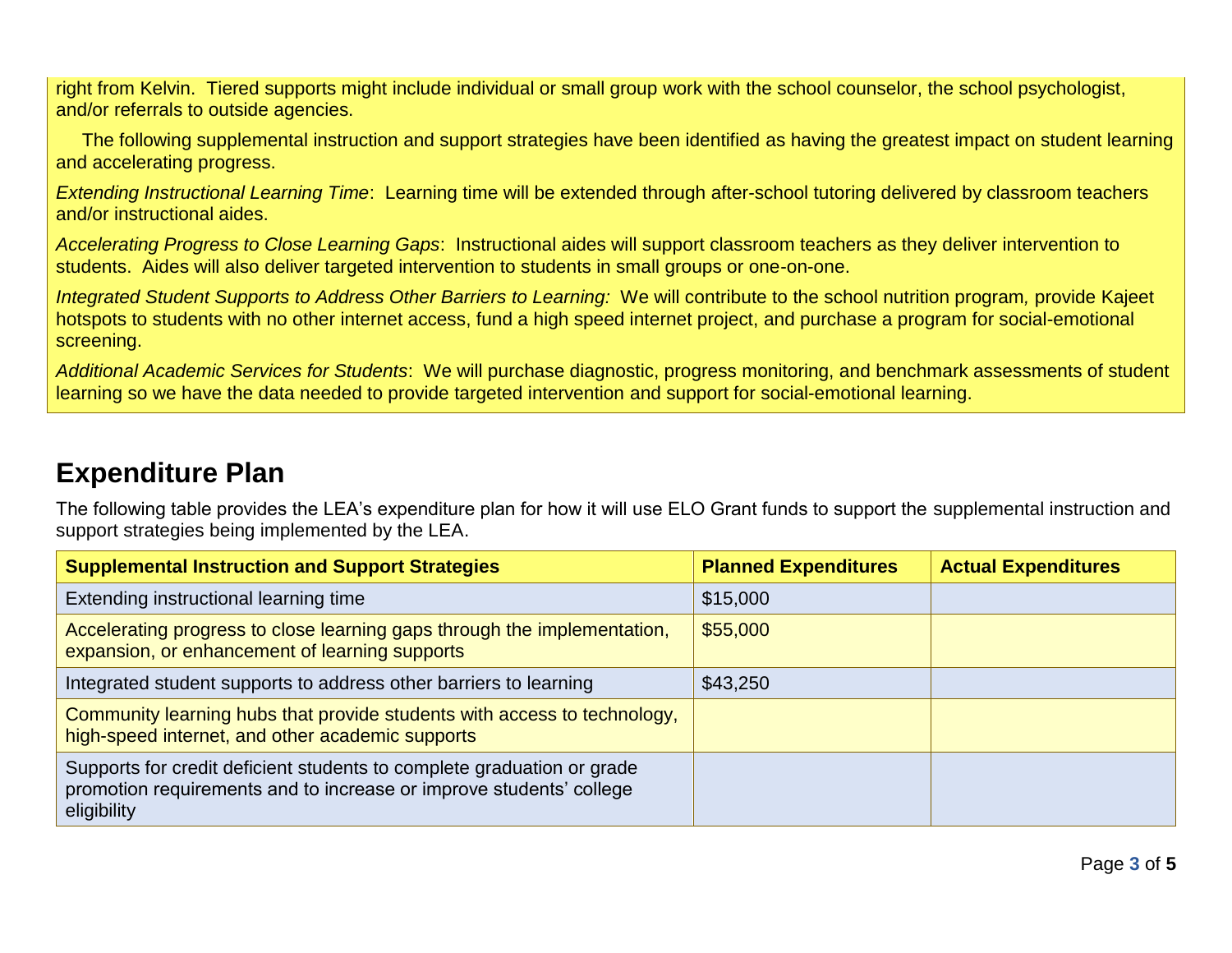| Additional academic services for students                                                                                                     | \$11,907  |  |
|-----------------------------------------------------------------------------------------------------------------------------------------------|-----------|--|
| Training for school staff on strategies to engage students and families in<br>addressing students' social-emotional health and academic needs |           |  |
| <b>Total Funds to implement the Strategies</b>                                                                                                | \$125,157 |  |

A description of how ELO Grant funds are being coordinated with other federal Elementary and Secondary School Emergency Relief Funds received by the LEA.

 Marcum-Illinois is coordinating the use of the Expanded Learning Grant and other federal ESSER funds by budgeting all funding sources across several categories to best meet the needs of students. In 2021/22 the Expanded Learning Grant funds are primarily budgeted towards expanding instructional time by offering afterschool tutoring; accelerating progress through learning supports by providing targeted intervention; integrating student supports by contributing to the nutrition program, purchasing hotspots, upgrading high speed internet, and purchasing a social-emotional screener; providing additional academic services by purchasing academic assessment systems. In 2021/22, the ESSER funds are primarily budgeted for student intervention and enhanced cleaning for the health and safety of students and staff.

## **Expanded Learning Opportunities Grant Plan Instructions: Introduction**

The Expanded Learning Opportunities Grant Plan must be completed by school districts, county offices of education, or charter schools, collectively referred to as Local Educational Agencies (LEAs), that receive Expanded Learning Opportunities (ELO) Grant funds under California *Education Code* (*EC*) Section 43521(b). The plan must be adopted by the local governing board or body of the LEA at a public meeting on or before June 1, 2021, and must be submitted to the county office of education, the California Department of Education, or the chartering authority within five days of adoption, as applicable. The plan must be updated to include the actual expenditures by December 1, 2022.

*For technical assistance related to the completion of the Expanded Learning Opportunities Grant Plan, please contact [ELOGrants@cde.ca.gov.](mailto:ELOGrants@cde.ca.gov)*

### **Instructions: Plan Requirements**

An LEA receiving ELO Grant funds under *EC* Section 43521(b) is required to implement a learning recovery program that, at a minimum, provides supplemental instruction, support for social and emotional well-being, and, to the maximum extent permissible under the guidelines of the United States Department of Agriculture, meals and snacks to, at a minimum, students who are included in one or more of the following groups: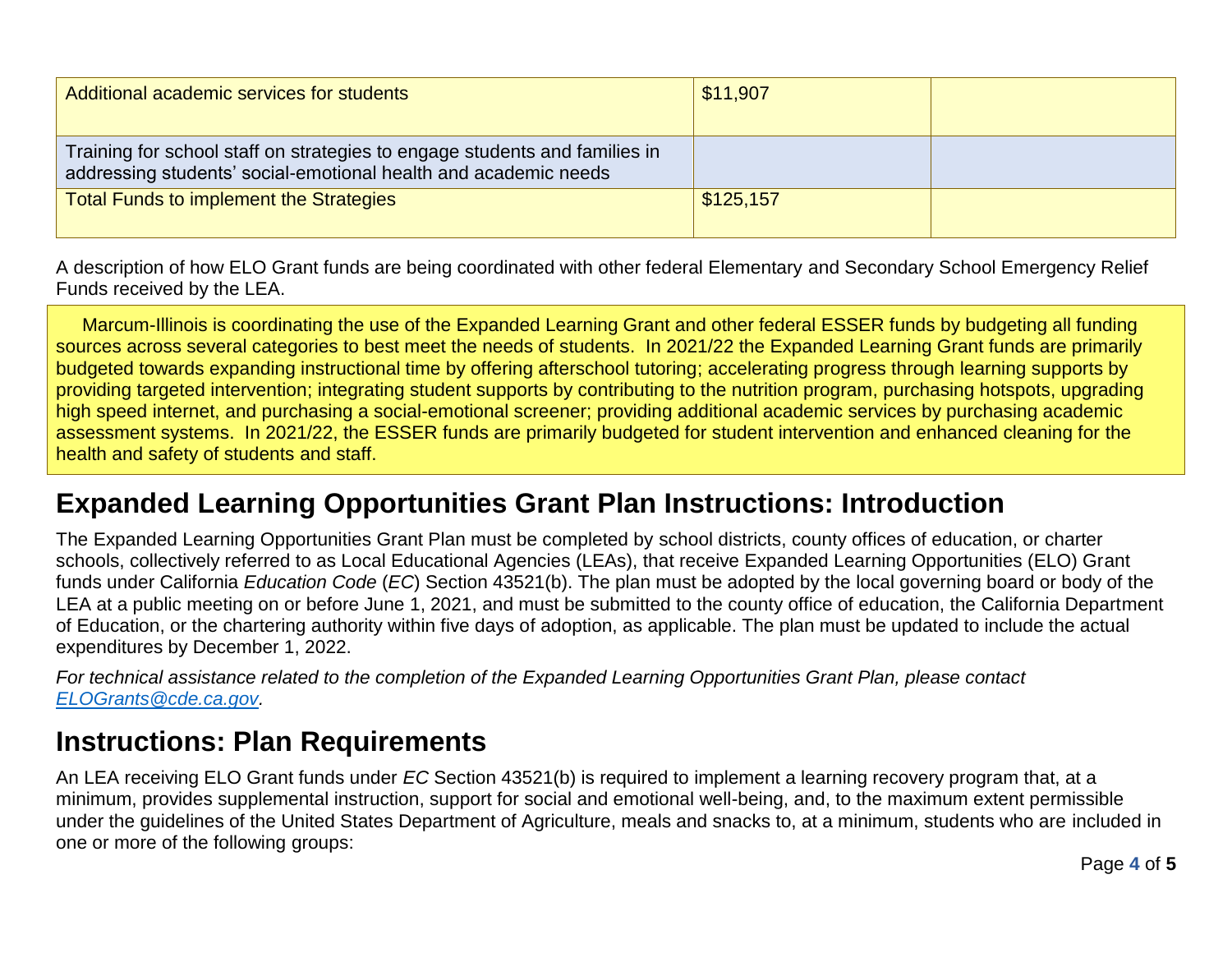- low-income.
- English learners,
- foster youth,
- homeless students,
- students with disabilities,
- students at risk of abuse, neglect, or exploitation,
- disengaged students, and
- students who are below grade level, including, but not limited to, those who did not enroll in kindergarten in the 2020–21 school year, credit-deficient students, high school students at risk of not graduating, and other students identified by certificated staff.

For purposes of this requirement

- "Supplemental instruction" means the instructional programs provided in addition to and complementary to the LEAs regular instructional programs, including services provided in accordance with an individualized education program (IEP).
- "Support" means interventions provided as a supplement to those regularly provided by the LEA, including services provided in accordance with an IEP, that are designed to meet students' needs for behavioral, social, emotional, and other integrated student supports, in order to enable students to engage in, and benefit from, the supplemental instruction being provided.
- "Students at risk of abuse, neglect, or exploitation" means students who are identified as being at risk of abuse, neglect, or exploitation in a written referral from a legal, medical, or social service agency, or emergency shelter.

*EC* Section 43522(b) identifies the seven supplemental instruction and support strategies listed below as the strategies that may be supported with ELO Grant funds and requires the LEA to use the funding only for any of these purposes. LEAs are not required to implement each supplemental instruction and support strategy; rather LEAs are to work collaboratively with their community partners to identify the supplemental instruction and support strategies that will be implemented. LEAs are encouraged to engage, plan, and collaborate on program operation with community partners and expanded learning programs, and to leverage existing behavioral health partnerships and Medi-Cal billing options in the design and implementation of the supplemental instruction and support strategies being provided (*EC* Section 43522[h]).

The seven supplemental instruction and support strategies are:

- 1. Extending instructional learning time in addition to what is required for the school year by increasing the number of instructional days or minutes provided during the school year, providing summer school or intersessional instructional programs, or taking any other action that increases the amount of instructional time or services provided to students based on their learning needs.
- 2. Accelerating progress to close learning gaps through the implementation, expansion, or enhancement of learning supports including, but not limited to, any of the following:
	- a. Tutoring or other one-on-one or small group learning supports provided by certificated or classified staff.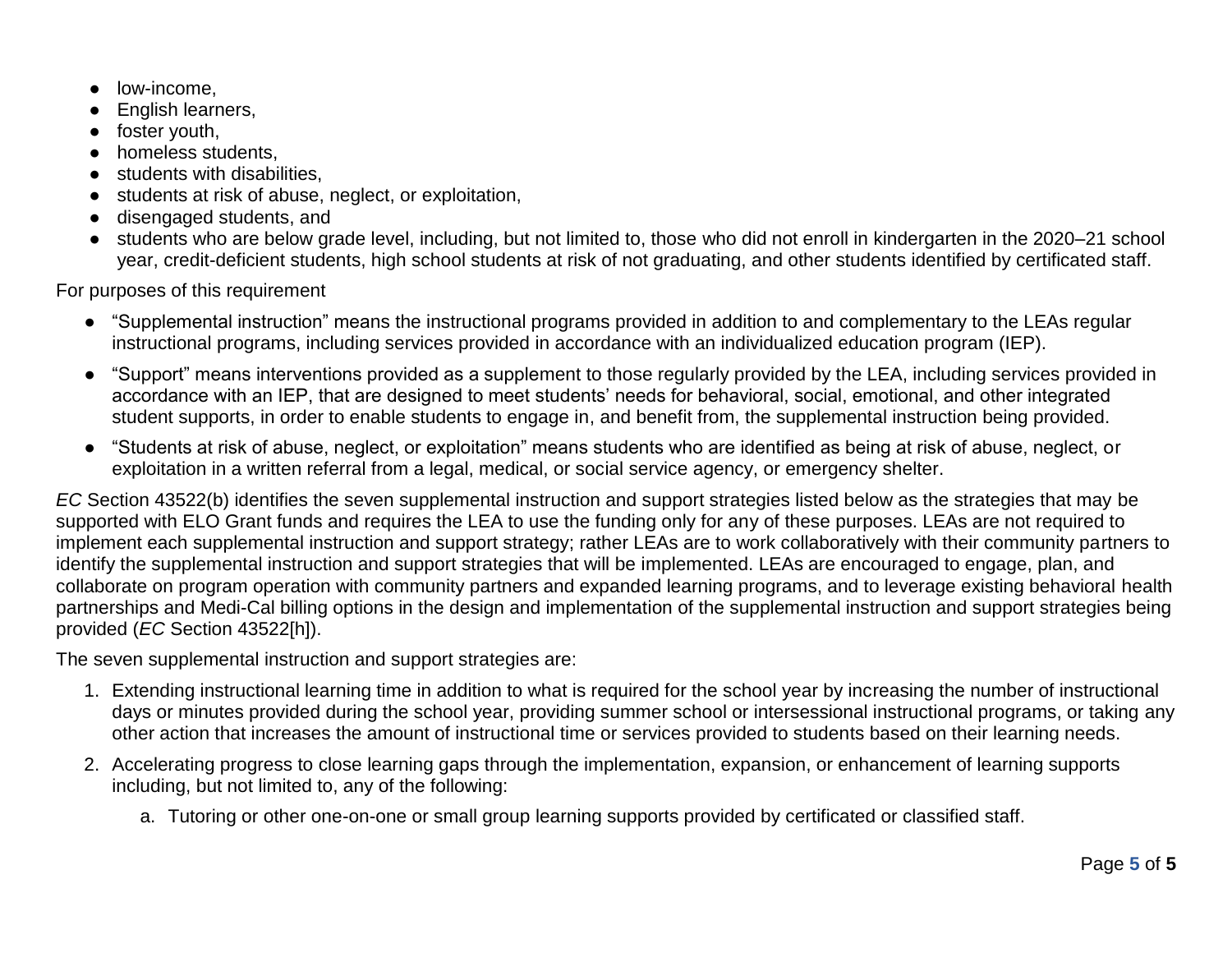- b. Learning recovery programs and materials designed to accelerate student academic proficiency or English language proficiency, or both.
- c. Educator training, for both certificated and classified staff, in accelerated learning strategies and effectively addressing learning gaps, including training in facilitating quality and engaging learning opportunities for all students.
- 3. Integrated student supports to address other barriers to learning, such as the provision of health, counseling, or mental health services, access to school meal programs, before and after school programs, or programs to address student trauma and socialemotional learning, or referrals for support for family or student needs.
- 4. Community learning hubs that provide students with access to technology, high-speed internet, and other academic supports.
- 5. Supports for credit deficient students to complete graduation or grade promotion requirements and to increase or improve students' college eligibility.
- 6. Additional academic services for students, such as diagnostic, progress monitoring, and benchmark assessments of student learning.
- 7. Training for school staff on strategies, including trauma-informed practices, to engage students and families in addressing students' social-emotional health needs and academic needs.

As a reminder, *EC* Section 43522(g) requires that all services delivered to students with disabilities be delivered in accordance with an applicable IEP.

### **Fiscal Requirements**

The following fiscal requirements are requirements of the ELO grant, but they are not addressed in this plan. Adherence to these requirements will be monitored through the annual audit process.

- The LEA must use at least 85 percent (85%) of its apportionment for expenditures related to providing in-person services in any of the seven purposes described above.
- The LEA must use at least 10 percent (10%) of the funding that is received based on LCFF entitlement to hire paraprofessionals to provide supplemental instruction and support through the duration of this program, with a priority for full-time paraprofessionals. The supplemental instruction and support provided by the paraprofessionals must be prioritized for English learners and students with disabilities. Funds expended to hire paraprofessionals count towards the LEAs requirement to spend at least 85% of its apportionment to provide in-person services.
- An LEA may use up to 15 percent (15%) of its apportionment to increase or improve services for students participating in distance learning or to support activities intended to prepare the LEA for in-person instruction, before in-person instructional services are offered.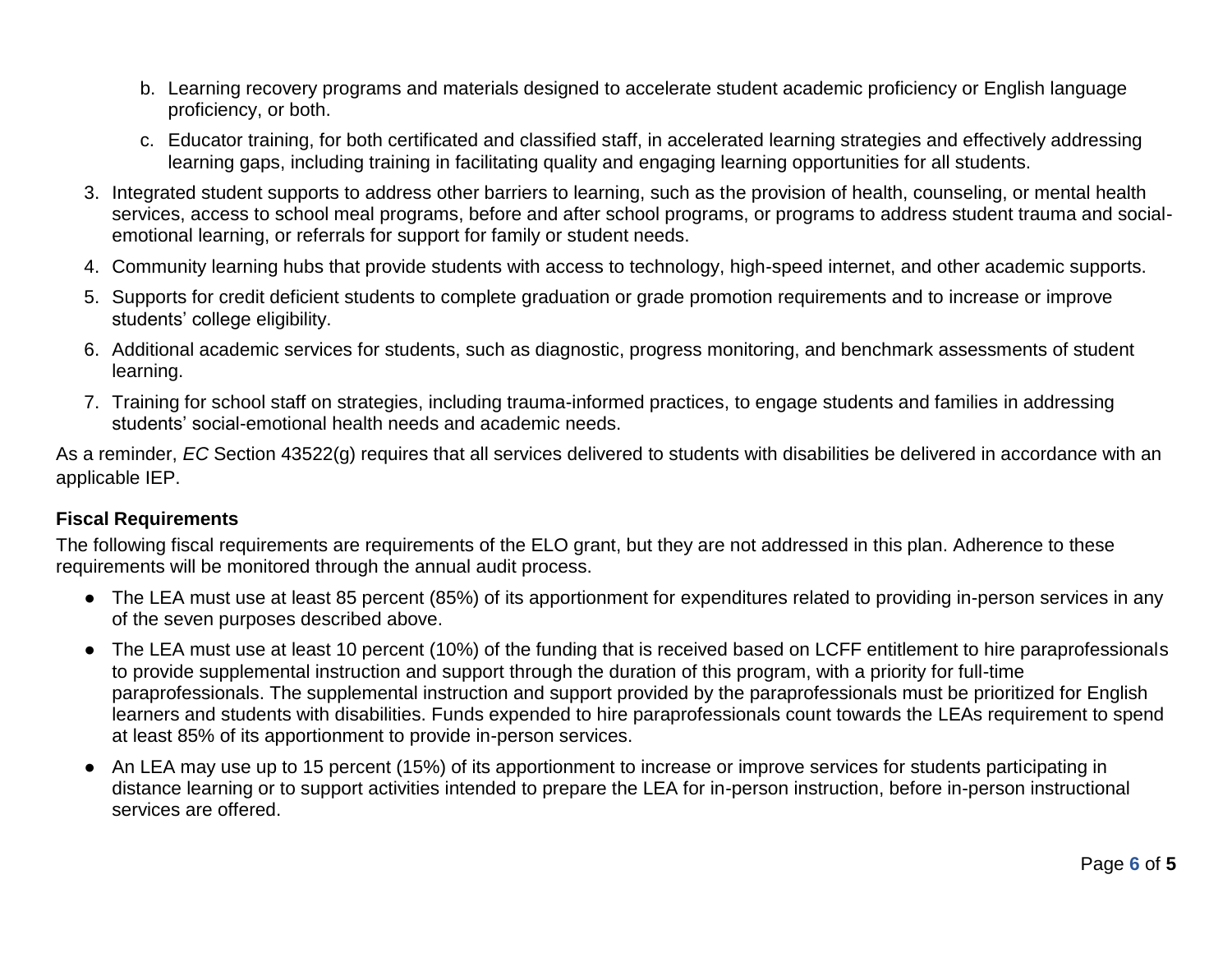## **Instructions: Plan Descriptions**

Descriptions provided should include sufficient detail yet be sufficiently succinct to promote a broad understanding among the LEA's local community.

#### **A description of how parents, teachers, and school staff were involved in the development of the plan**

Describe the process used by the LEA to involve, at a minimum, parents, teachers, and school staff in the development of the Expanded Learning Opportunities Grant Plan, including how the LEA and its community identified the seven supplemental instruction and support strategies that will be implemented. LEAs are encouraged to engage with community partners, expanded learning programs, and existing behavioral health partnerships in the design of the plan.

#### **A description of how parents and guardians of students will be informed of the opportunities for supplemental instruction and support.**

Describe the LEA's plan for informing the parents and guardians of students identified as needing supplemental instruction and support of the availability of these opportunities, including an explanation of how the LEA will provide this information in the parents' and guardians' primary languages, as applicable.

#### **A description of how students will be identified and the needs of students will be assessed**

Describe the LEA's plan for identifying students in need of academic, social-emotional, and other integrated student supports, including the LEA's plan for assessing the needs of those students on a regular basis. The LEA's plan for assessing the academic needs of its students may include the use of diagnostic and formative assessments.

As noted above in the Plan Requirements, "other integrated student supports" are any supports intended to address barriers to learning, such as the provision of health, counseling, or mental health services, access to school meal programs, before and after school programs, or programs to address student trauma and social-emotional learning, or referrals for support for family or student needs.

### **A description of the LEA's plan to provide supplemental instruction and support**

Describe the LEA's plan for how it will provide supplemental instruction and support to identified students in the seven strategy areas defined in the Plan Requirements section. As a reminder, the LEA is not required to implement each of the seven strategies; rather the LEA will to work collaboratively with its community to identify the strategies that will be implemented. The plan must include a description of how supplemental instruction and support will be provided in a tiered framework that bases universal, targeted, and intensive supports on students' needs for academic, social-emotional, and other integrated student supports. The plan must also include a description of how the services will be provided through a program of engaging learning experiences in a positive school climate.